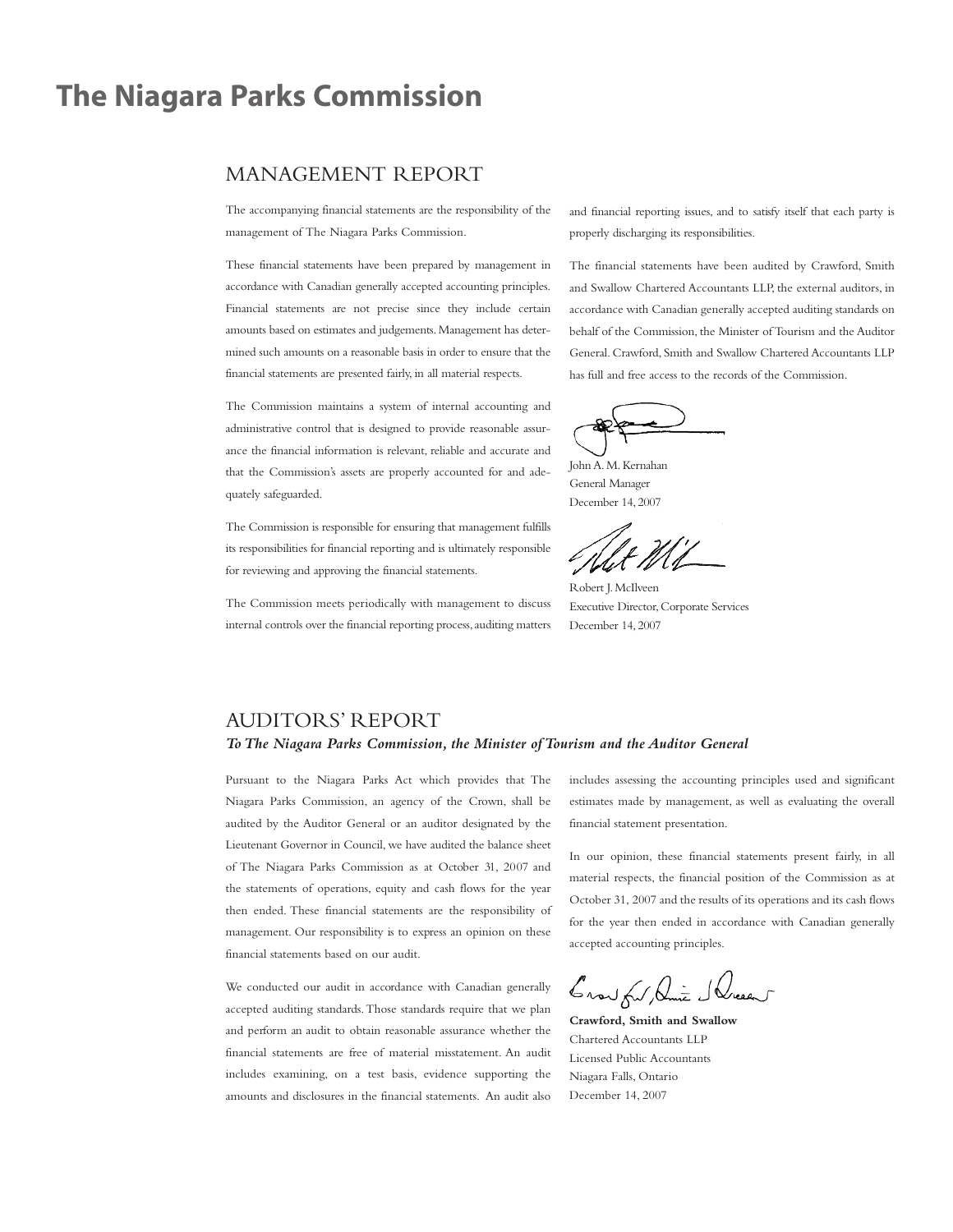# **Balance Sheet** <sup>~</sup> October 31, <sup>2007</sup>

## STATEMENT 1

|                                |         | (In thousands of dollars) |
|--------------------------------|---------|---------------------------|
| Assets                         | 2007    | 2006                      |
|                                | \$      | \$                        |
| <b>Current Assets</b>          |         |                           |
| Cash                           | 26,830  | 3,768                     |
| Accounts receivable            | 1,763   | 2,257                     |
| Inventories                    |         |                           |
| Saleable merchandise           | 3,330   | 3,432                     |
| Maintenance and other supplies | 1,282   | 1,215                     |
| Prepaid expenses               | 400     | 480                       |
|                                | 33,605  | 11,152                    |
| Fixed Assets - notes 3 and 4   | 142,542 | 133,005                   |
|                                | 176,147 | 144,157                   |

### **Liabilities and Equity**

### **Current Liabilities**

|                                        | 176,147 | 144,157 |
|----------------------------------------|---------|---------|
| Equity - Statement 2                   | 127,872 | 129,246 |
| Contingencies - note 8                 |         |         |
| <b>Commitments</b> - note 7            |         |         |
| Post-Employment Benefits - note 5      | 3,457   | 3,294   |
| Long-Term Financing - note 4           | 33,818  | 3,008   |
|                                        |         |         |
|                                        | 11,000  | 8,609   |
| Current portion of long-term financing | 1,190   | 1,109   |
| Accrued payroll                        | 1,027   | 1,854   |
| Accounts payable                       | 8,783   | 5,646   |
| ourrent <i>e</i> nomices               |         |         |

see accompanying notes

Signed on behalf of the Commission:

 $\bigwedge \bigwedge$  Chairman \_\_\_\_\_\_\_\_\_\_\_\_\_\_\_\_\_\_\_\_\_\_\_\_\_\_\_\_\_\_\_ Commissioner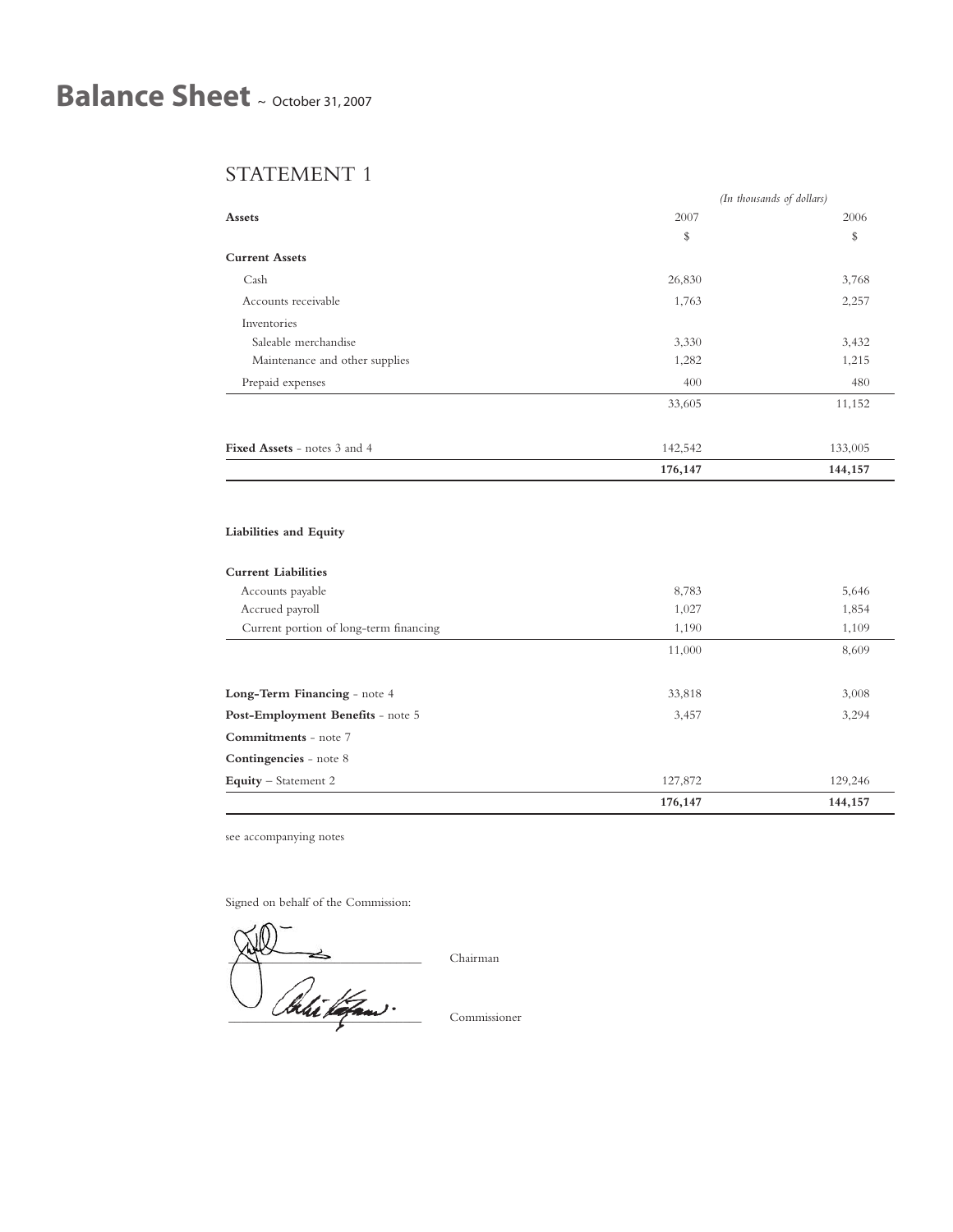# **Statement of Equity** <sup>~</sup> for the year ended October 31, <sup>2007</sup>

## STATEMENT 2

|                                     | (In thousands of dollars) |         |
|-------------------------------------|---------------------------|---------|
|                                     | 2007                      | 2006    |
|                                     | \$                        | \$      |
| Equity, Beginning of Year           | 129,246                   | 129,898 |
| Net Loss for the Year - Statement 3 | (1,374)                   | (652)   |
| Equity, End of Year                 | 127,872                   | 129,246 |

see accompanying notes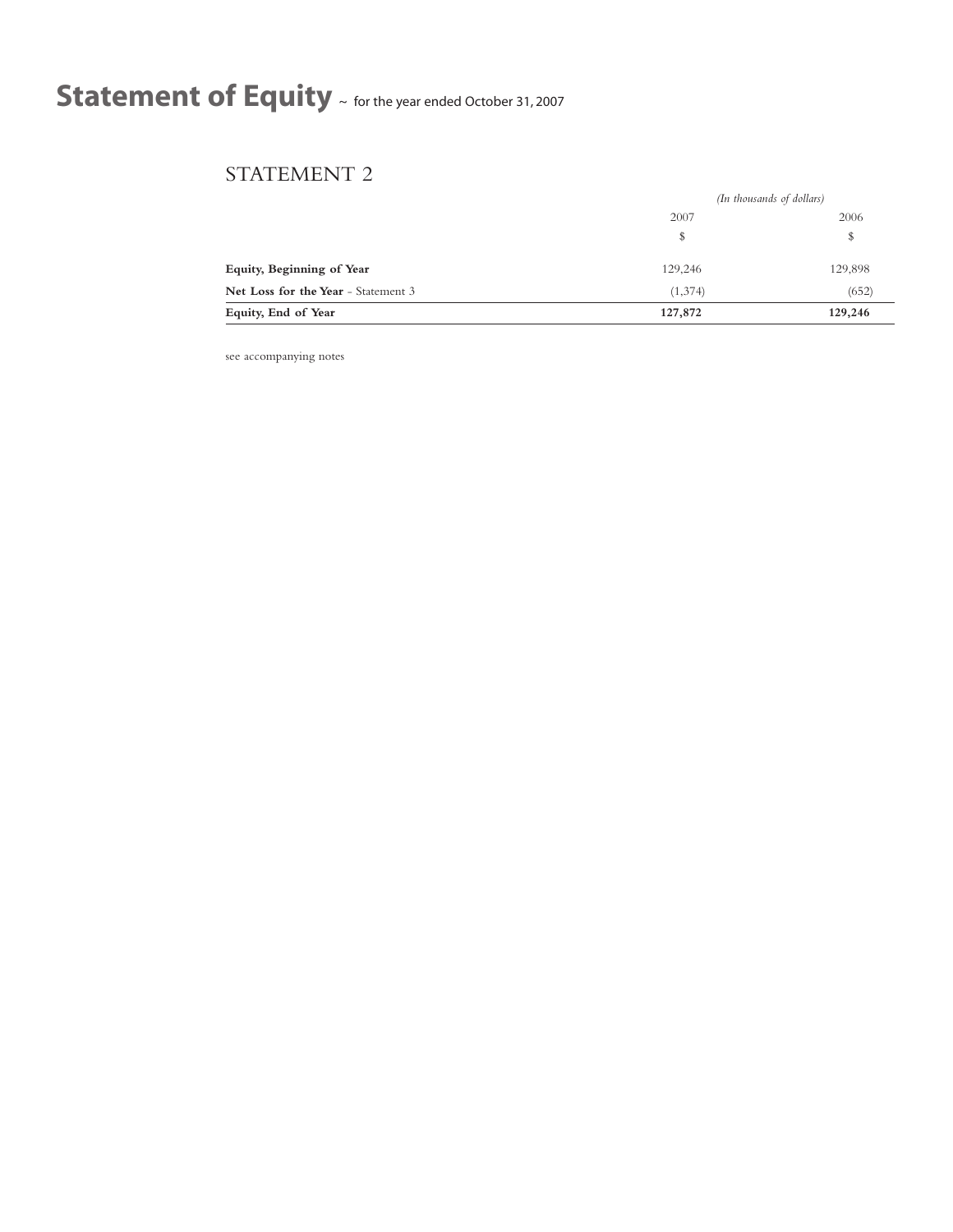# **Statement of Operations** <sup>~</sup> for the year ended October 31, <sup>2007</sup>

## STATEMENT 3

|                                                 | (In thousands of dollars) |        |
|-------------------------------------------------|---------------------------|--------|
|                                                 | 2007                      | 2006   |
|                                                 | \$                        | \$     |
| Income                                          |                           |        |
| Gift shops, restaurants and attractions         | 68,813                    | 68,659 |
| Land rent                                       | 6,037                     | 5,914  |
| Commissions, rentals and fees                   | 2,535                     | 3,425  |
| Premium (loss) on United States funds - net     | (360)                     | 460    |
| Gain (loss) on disposal of fixed assets - net   | 40                        | (3)    |
| Sundry income                                   | 464                       | 202    |
|                                                 | 77,529                    | 78,657 |
| <b>Expenses</b>                                 |                           |        |
| Gift shops, restaurants and attractions         |                           |        |
| Cost of goods sold                              | 12,518                    | 12,733 |
| Operating expenses                              | 30,969                    | 31,075 |
| Maintenance                                     | 13,216                    | 13,178 |
| Administrative and police                       | 9,681                     | 9,819  |
| Marketing and promotion                         | 4,004                     | 3,860  |
|                                                 | 70,388                    | 70,665 |
| Net Income for the Year before Undernoted Items | 7,141                     | 7,992  |
| Other Items                                     |                           |        |
| Interest expense - net - note 9                 | 331                       | 305    |
| Depreciation - note 10                          | 8,184                     | 8,339  |
|                                                 | 8,515                     | 8,644  |
| Net Income Loss for the Year                    | (1, 374)                  | (652)  |

see accompanying notes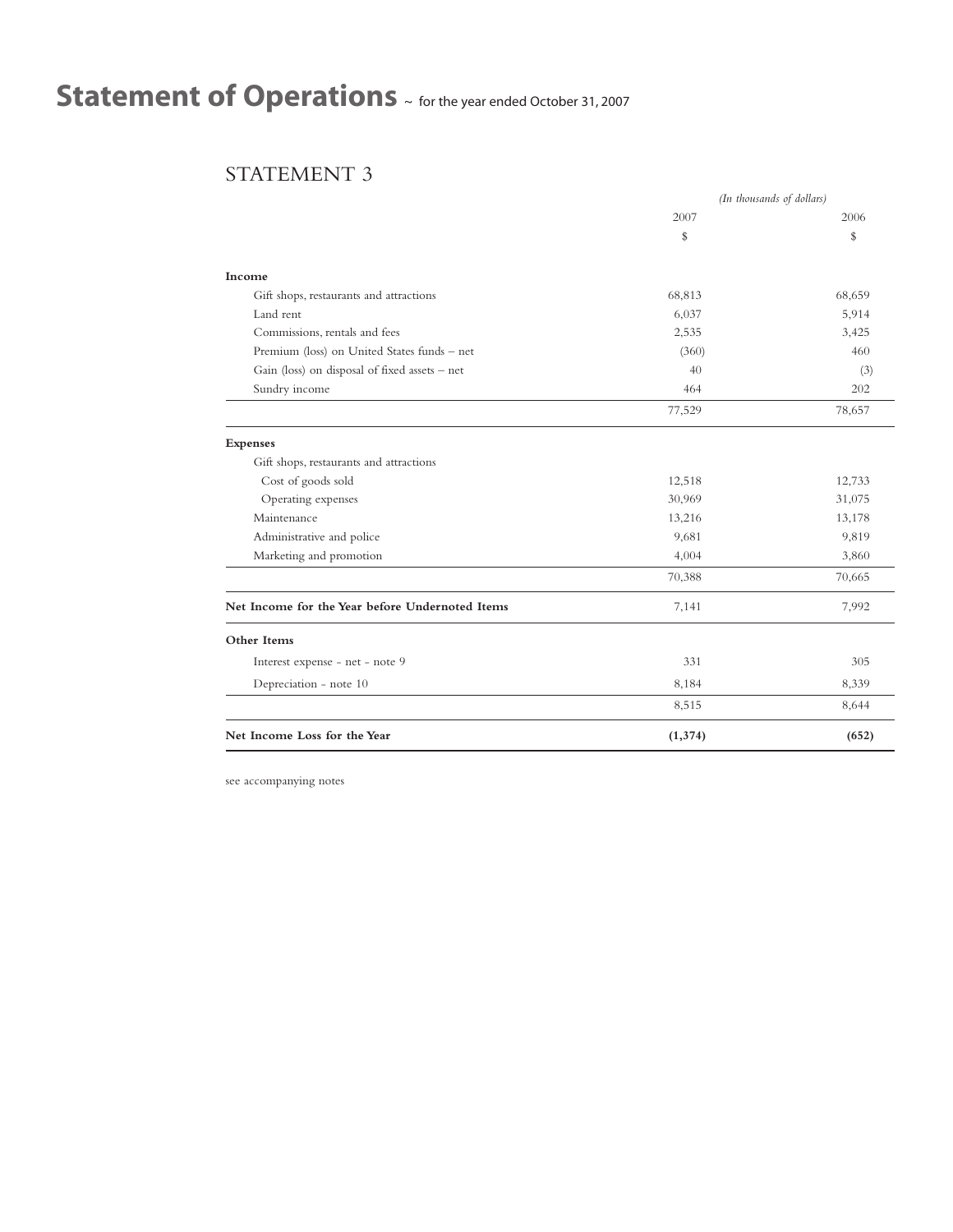# **Statement of Cash Flows** <sup>~</sup> for the year ended October 31, <sup>2007</sup>

## STATEMENT 4

|                                                         | (In thousands of dollars) |          |
|---------------------------------------------------------|---------------------------|----------|
|                                                         | 2007                      | 2006     |
|                                                         | \$                        | \$       |
| <b>Operating Activities</b>                             |                           |          |
| Net loss for the year                                   | (1, 374)                  | (652)    |
| Charges against income not requiring an outlay of funds |                           |          |
| - post-employment benefits                              | 356                       | 376      |
| - depreciation                                          | 8,184                     | 8,339    |
| - loss (gain) on disposal of fixed assets - net         | (5)                       | 216      |
|                                                         | 7,161                     | 8,279    |
| Net change in non-cash working capital balances related |                           |          |
| to operations - note 12                                 | 2,919                     | (1,059)  |
| Funds provided by operating activities                  | 10,080                    | 7,220    |
| <b>Investing Activities</b>                             |                           |          |
| Fixed asset acquisitions - note 12                      | (17, 799)                 | (9,764)  |
| Proceeds on sale of fixed assets                        | 83                        | 32       |
| Funds used by investing activities                      | (17,716)                  | (9,732)  |
| <b>Financing Activities</b>                             |                           |          |
| Net increase (decrease) in long-term financing          | 30,891                    | (1, 244) |
| Cash outlay related to post-employment benefits         | (193)                     | (198)    |
| Funds provided (used) by financing activities           | 30,698                    | (1, 442) |
| Increase (Decrease) in Cash Position                    | 23,062                    | (3,954)  |
| Cash Position, Beginning of Year                        | 3,768                     | 7,722    |
| Cash Position, End of Year                              | 26,830                    | 3,768    |

see accompanying notes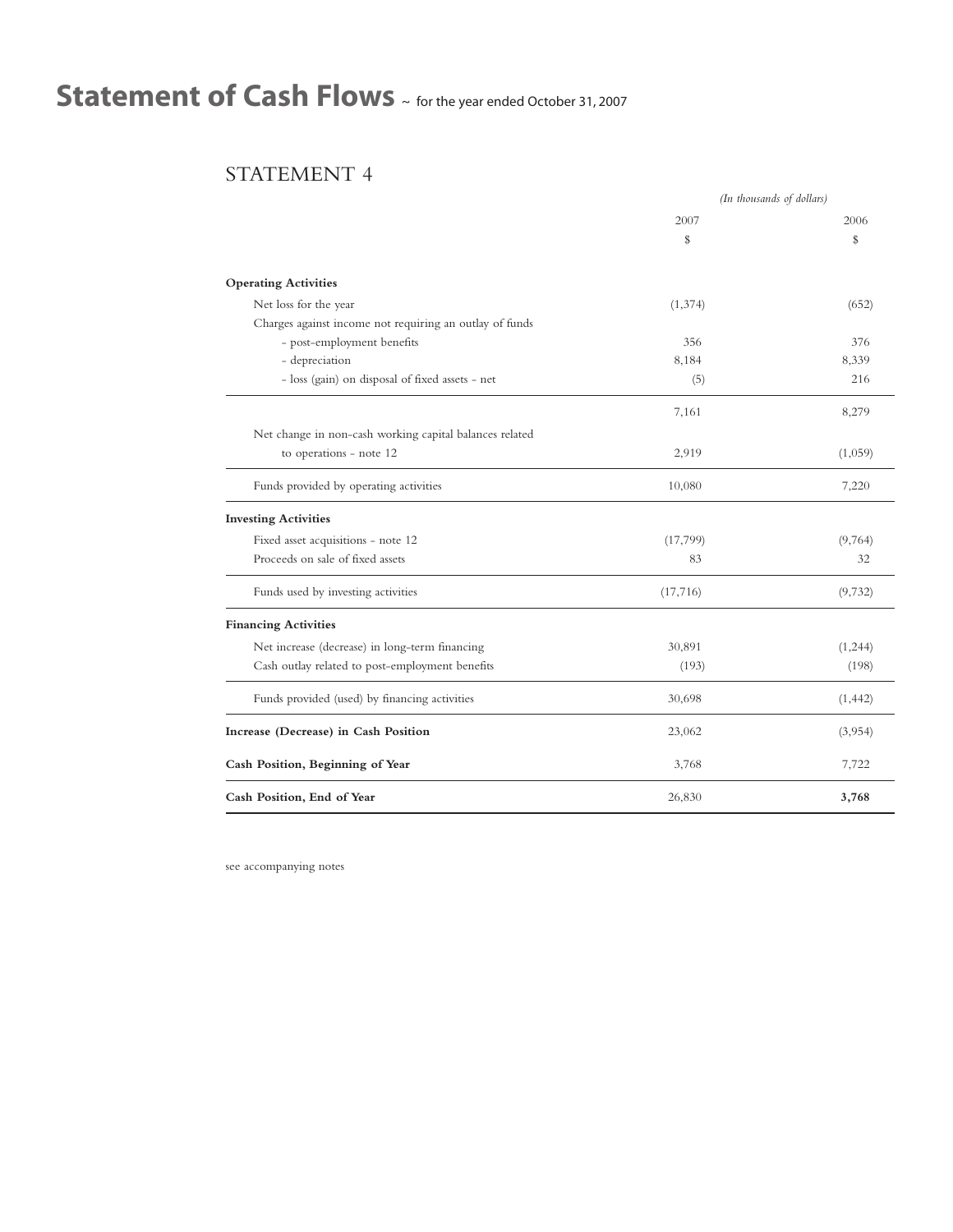#### **Organization**

The Niagara Parks Commission is governed by the Niagara Parks Act. Initially established in 1885, the Commission is an "Operational Enterprise" of the Province of Ontario and is responsible for maintaining, protecting and showcasing over 1,700 hectares of parkland stretching some 56 kilometres along the Niagara River from Lake Erie to Lake Ontario.The Commission is exempt from corporate income taxes under the Income Tax Act (Canada) and Ontario Corporations Tax Act.

#### **1. Significant Accounting Policies**

#### Basis of accounting

The financial statements of The Niagara Parks Commission (the "Commission") are the representations of management prepared in accordance with Canadian generally accepted accounting principles, consistently applied. Because a precise determination of many assets and liabilities is dependent upon future events, the preparation of periodic financial statements necessarily involves the use of estimates and approximations.These have been made using careful judgement in the light of available information.The financial statements have, in management's opinion, been properly prepared within reasonable limits of materiality and within the framework of the accounting policies summarized below:

#### Revenue recognition

Income from gift shops, restaurants and attractions are recognized when merchandise has been transferred or services have been rendered. Income from land rent, commissions, rentals, fees and sundry are recognized over the life of the agreement or when earned.

#### Inventories

Inventories of saleable merchandise are valued at the lower of average cost and net realizable value.

#### Fixed assets

All fixed assets are recorded at cost. Depreciation has been recorded using the straight-line method, with rates from 2.5 to 33 per cent for buildings, roadways and structures, 10 to 33 per cent for equipment and furnishings and from 8 to 33 per cent for vehicles.

#### Foreign currency translation

These financial statements are presented in Canadian dollars.Assets and liabilities denominated in foreign currencies are translated at the exchange rates in effect at the balance sheet date. Gains and losses on translation are reflected in net earnings of the period.

#### Capitalized interest

The Commission capitalizes an amount of interest on all funds expended for those capital works in progress and financed via long-term financing.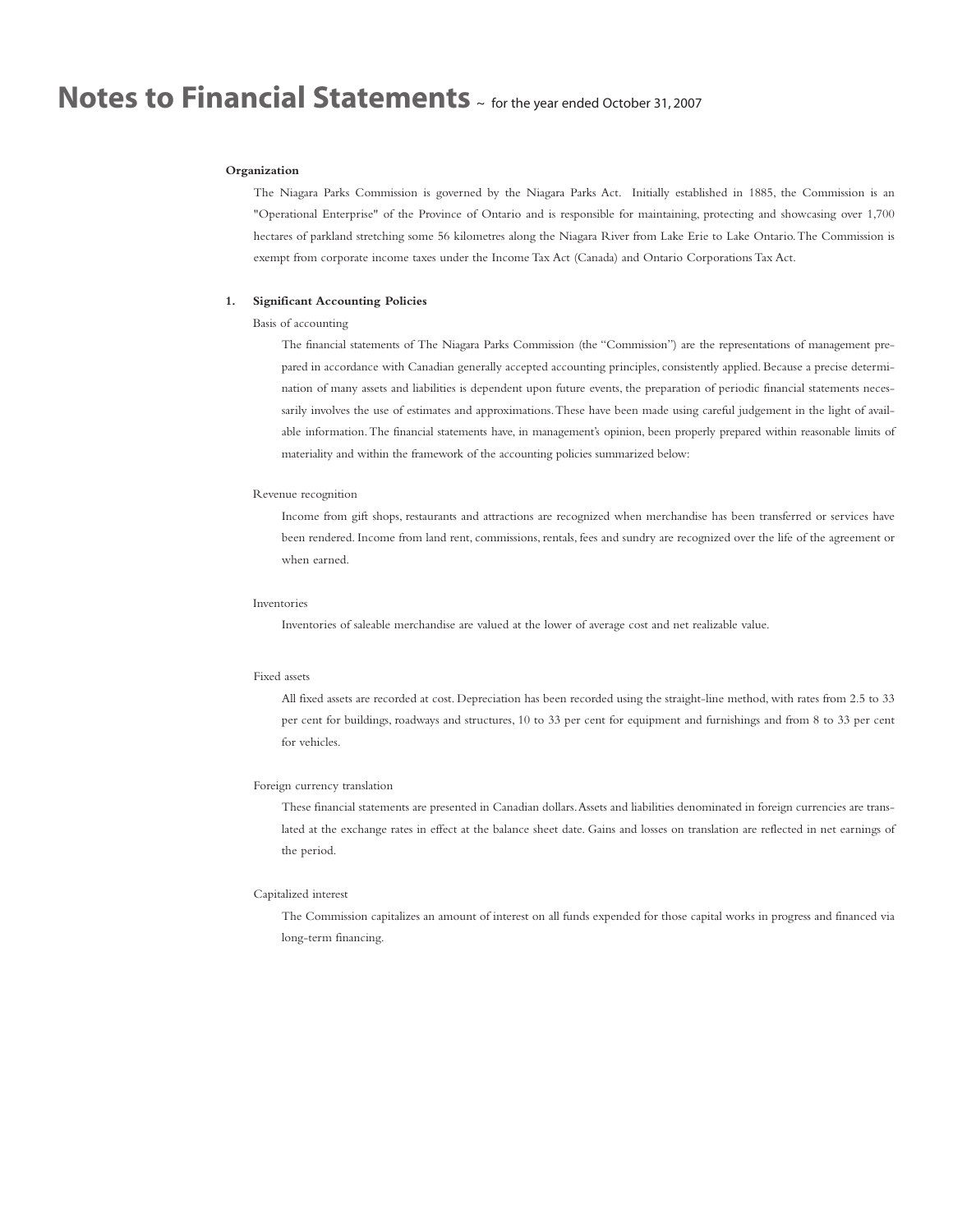#### **2. Accounting Changes**

*Financial Instruments - Recognition and Measurement and Financial Instruments - Disclosure and Presentation.* These new standards prescribe when a financial instrument is to be recognized and derecognized from the balance sheet and at what amount these financial instruments should be recognized. It also specifies how financial instrument gains and losses are accounted for. Under these new standards, all financial assets are classified as held-for-trading, held-to-maturity, loans and receivables or available-for-sale and all financial liabilities must be classified as held-for-trading or other financial liabilities. In addition, an entity has the option to designate financial assets or liabilities as held-for-trading or financial assets as available-for-sale on initial recognition or upon adoption of those standards, even if the financial instrument was not acquired or incurred for the purpose of selling or repurchasing it in the near term.

All financial instruments are required to be measured at fair value on initial recognition except for certain related party transactions. After initial recognition, financial instruments should be measured at their fair values, except for financial assets classified as held-to-maturity or loans and receivables and other financial liabilities, which are measured at cost or amortized cost using the effective interest method. Financial assets classified as available-for-sale that do not have a quoted market price in an active market are measured at cost. Amortization related to financial assets classified as held-to-maturity or loans and receivables and other financial liabilities and unrealized gains and losses related to financial assets and liabilities classified as held-for-trading are recorded in net earnings for the period in which it arises. If a financial asset is classified as available-forsale, the cumulative unrealized gain or loss is recognized in accumulated other comprehensive income and recognized in earnings upon the sale or other-than-temporary impairment.

The Commission has adopted the following classification for financial assets and financial liabilities:

-Cash and cash equivalents are classified as held-for-trading.

-Accounts and other receivables are classified as loans and receivables.

-Accounts payable and other accrued liabilities and long-term financing are classified as other financial liabilities.

The new standards require all derivative financial instruments to be measured at fair value on the balance sheet, even when they are part of an effective hedging relationship.An embedded derivative is a component of a hybrid instrument that also includes a non-derivative host contract, with the effect that some of the cash flows of the combined instrument vary in a way similar to a stand-alone derivative. If certain conditions are met, an embedded derivative is separated from the host contract and accounted for as a derivative in the balance sheet and measured at fair value. Upon adoption, entities have the option to recognize as an asset or liability all embedded derivative instruments that are required to be separated from their host contracts. As at October 31, 2007, the Commission does not have any material outstanding contracts or financial instruments with embedded derivatives that require bifurcation.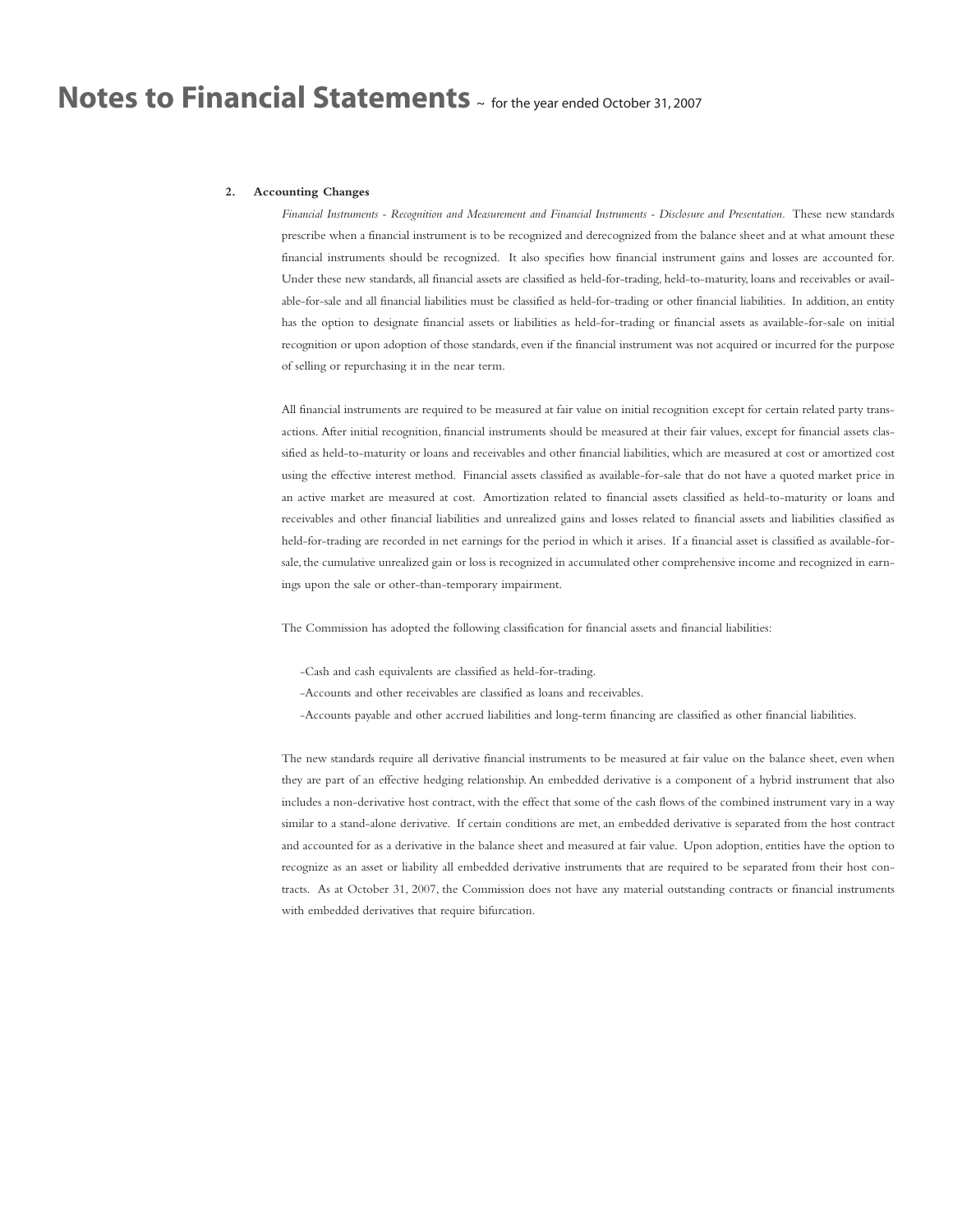| 3. | <b>Fixed Assets</b>                |         |                             |         | (In thousands of dollars) |
|----|------------------------------------|---------|-----------------------------|---------|---------------------------|
|    |                                    | Cost    | Accumulated<br>Depreciation | 2007    | 2006                      |
|    |                                    | \$      | \$                          | \$      | \$                        |
|    | Land                               | 13,555  |                             | 13,555  | 13,555                    |
|    | Land improvements                  | 17,135  |                             | 17,135  | 17,135                    |
|    | Buildings, roadways and structures | 154,661 | 68,094                      | 86,567  | 88,647                    |
|    | Equipment and furnishings          | 35,536  | 27,122                      | 8,414   | 9,933                     |
|    | Vehicles                           | 9,164   | 7,572                       | 1,592   | 1,917                     |
|    |                                    | 230,051 | 102,788                     | 127,263 | 131,187                   |
|    | Capital works in progress          | 15,279  |                             | 15,279  | 1,818                     |
|    |                                    | 245,330 | 102,788                     | 142,542 | 133,005                   |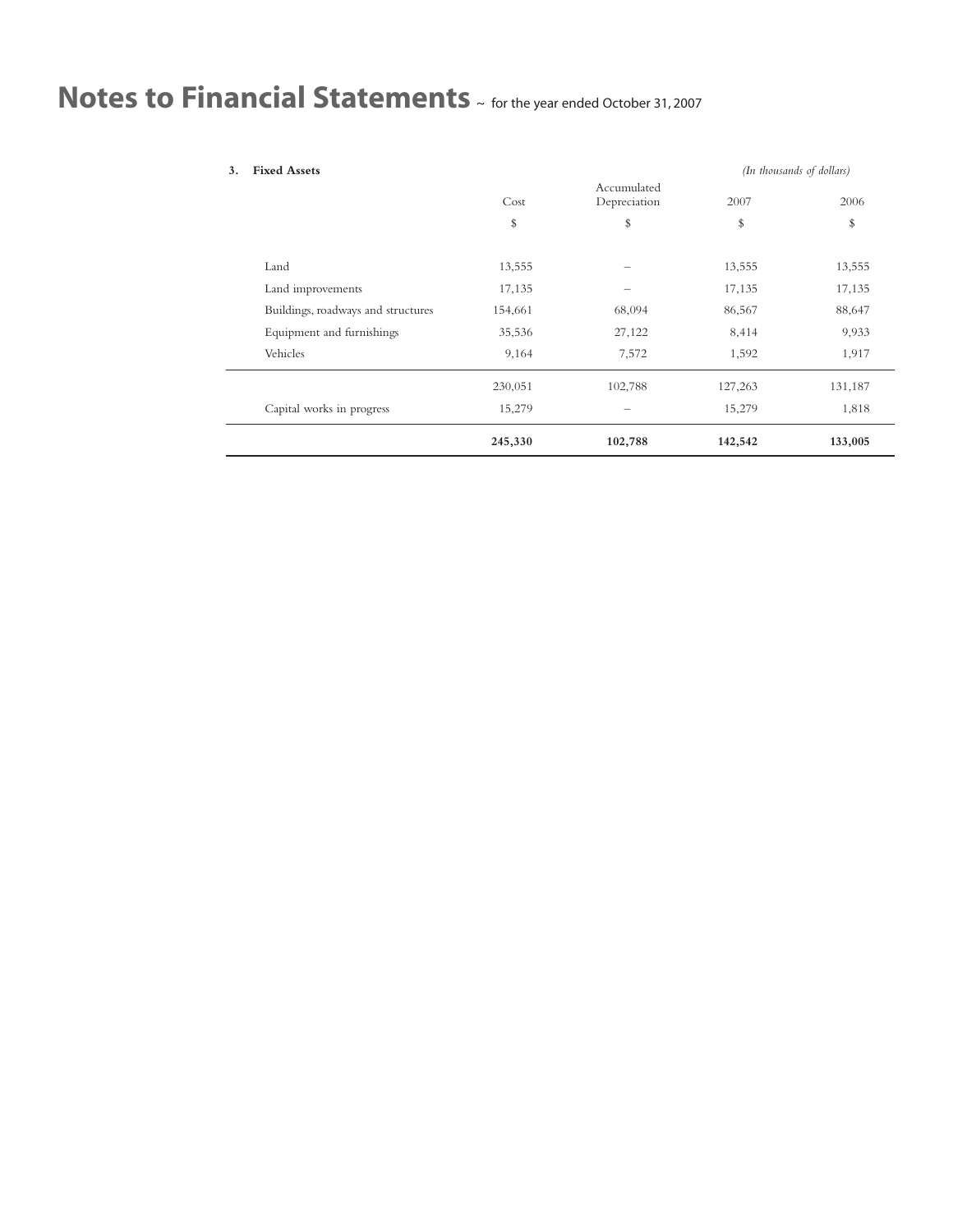| Long-Term Financing                                                            | (In thousands of dollars) |       |
|--------------------------------------------------------------------------------|---------------------------|-------|
|                                                                                | 2007                      | 2006  |
|                                                                                | \$                        | \$    |
| Fixed rate term loan requiring principal payments of \$2,640,907 per annum,    |                           |       |
| bearing interest at 5.06% through to April, 2027                               | 32,000                    |       |
| Fixed rate term loan requiring principal payments of \$1,000,000 per annum,    |                           |       |
| bearing interest at 4.01% through to December, 2009                            | 3,000                     | 4,000 |
| The Commission has an obligation under capital lease, bearing interest of nil, |                           |       |
| requiring monthly payments of \$489 to October, 2009, secured by equipment     |                           |       |
| with a net book value of \$11,670                                              | 8                         | 14    |
| The Commission has an obligation under capital lease, bearing interest of nil, |                           |       |
| requiring one payment of \$81,363 to November, 2006                            |                           | 81    |
| The Commission has an obligation under capital lease, bearing interest of nil, |                           |       |
| requiring monthly payments of \$2,779 to March, 2007                           |                           | 13    |
| The Commission has an obligation under capital lease, bearing interest of nil, |                           |       |
| requiring monthly payments of \$875 to September, 2007                         |                           | 9     |
|                                                                                | 35,008                    | 4,117 |
| Less portion due within one year                                               | 1,190                     | 1,109 |
|                                                                                | 33,818                    | 3,008 |

The principal payments of the long-term financing obligations are due in the next five fiscal periods are as follows:

|      | (In thousands of dollars) |  |
|------|---------------------------|--|
|      | \$                        |  |
| 2008 | 1,190                     |  |
| 2009 | 2,034                     |  |
| 2010 | 2,084                     |  |
| 2011 | 1,139                     |  |
| 2012 | 1,196                     |  |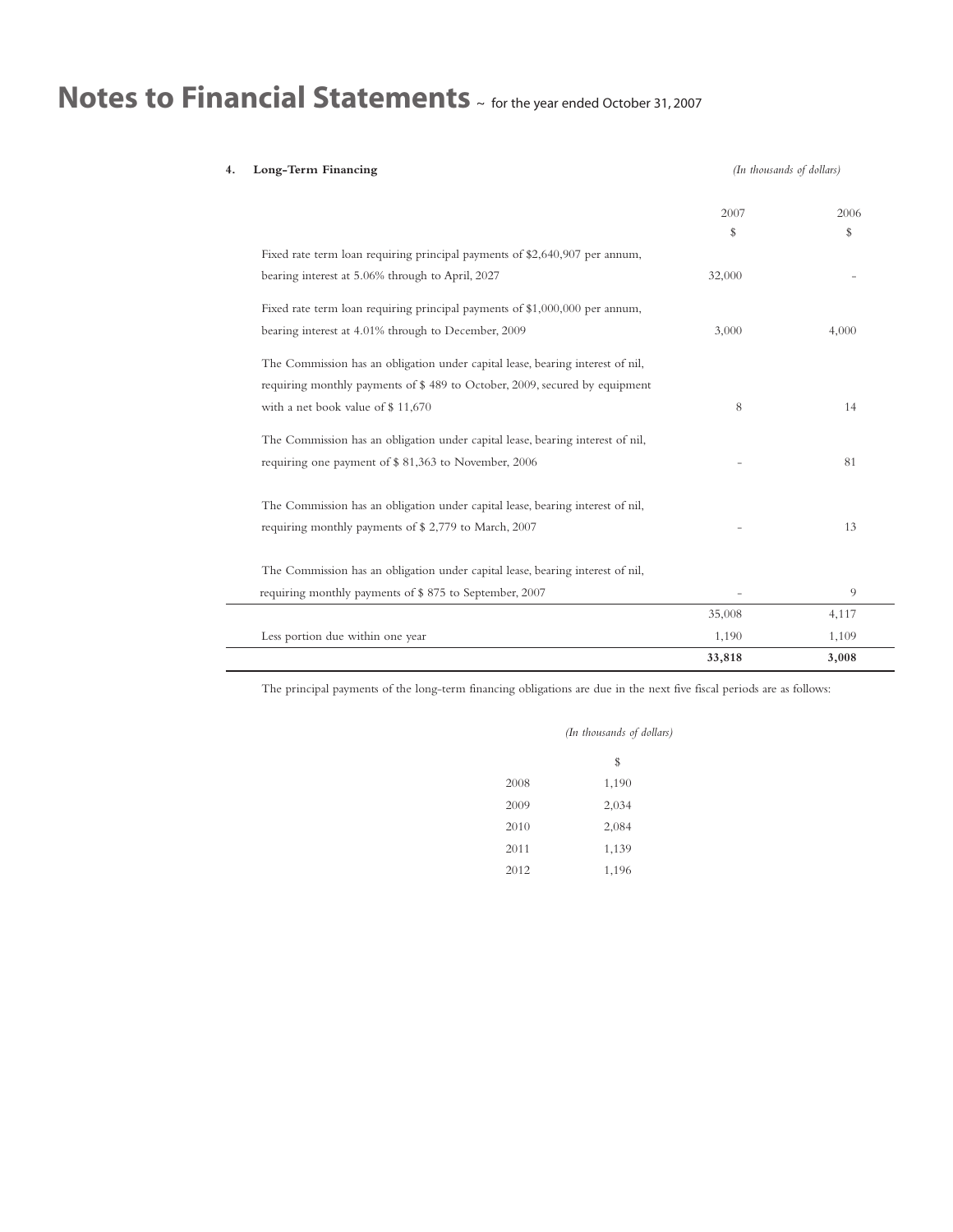#### **5. Post-Employment Benefits**

Defined Termination Benefit

The Commission provides a defined employee future benefit, payable on termination to certain full-time employees with a minimum of five years of service.The benefit is calculated on the basis of one week's remuneration, at the time of termination, for every year of full-time service provided to the Commission to a maximum of 26 weeks.The accrued benefit liability as at October 31, 2007 is \$ 3,456,833 (2006 - \$ 3,294,058).

As a result of an actuarial valuation conducted in 2007 for the year ending October 31, 2007, it was determined that an actuarial gain of \$ 242,488 existed.The actual obligation as at October 31, 2007 is \$ 3,214,345 (2006 - \$ 3,359,635). Since the actuarial gain is less than 10% of the actual obligation, no minimum amortization has been recorded for the year.

The Commission requires that an actuarial valuation of the post employment benefits be conducted every three years. Therefore, the next valuation required would be for the year ending October 31, 2010.

| Defined Benefit Plan Information                   | (In thousands of dollars) |       |
|----------------------------------------------------|---------------------------|-------|
|                                                    | 2007                      | 2006  |
|                                                    | \$                        | \$    |
| Employee benefit plan assets                       |                           |       |
| Employee benefit plan liabilities                  | 3,457                     | 3,294 |
| Employee benefit plan deficit                      | 3,457                     | 3,294 |
| Benefit obligation recognized on the balance sheet |                           |       |
| Benefit obligation, beginning of year              | 3,294                     | 3,116 |
| Expense for the year                               | 356                       | 376   |
| Benefits paid during the year                      | (193)                     | (198) |
| Benefit obligation, end of year                    | 3,457                     | 3,294 |

The main actuarial assumptions applied in the valuation of the defined benefit plan are as follows:

**Interest (Discount) Rate** -The accrued obligation and the expense for the year were determined using a discount rate of 5%. **Salary Levels** - Future salary and wage levels were assumed to increase at 3% per annum.

#### Pension Benefits

The Commission provides pension benefits for all its permanent employees (and to non-permanent employees who elect to participate) through the Public Service Pension Fund (PSPF) and the Ontario Public Service Employees' Union Pension Fund (OPSEU Pension Fund).These are multi-employer plans established by the Province of Ontario.These plans are accounted for as defined contribution plans, as the Commission has insufficient information to apply defined benefit plan accounting to these pension plans.

The Commission's obligations related to the PSPF and OPSEU Pension Fund was \$ 1,541,361 (2006 - \$ 1,522,827) and are included in the administrative and general expenses in the Statement of Operations.

The cost of post-employment, non-pension benefits are paid by the Management Board Secretariat and are not included in the Statement of Operations.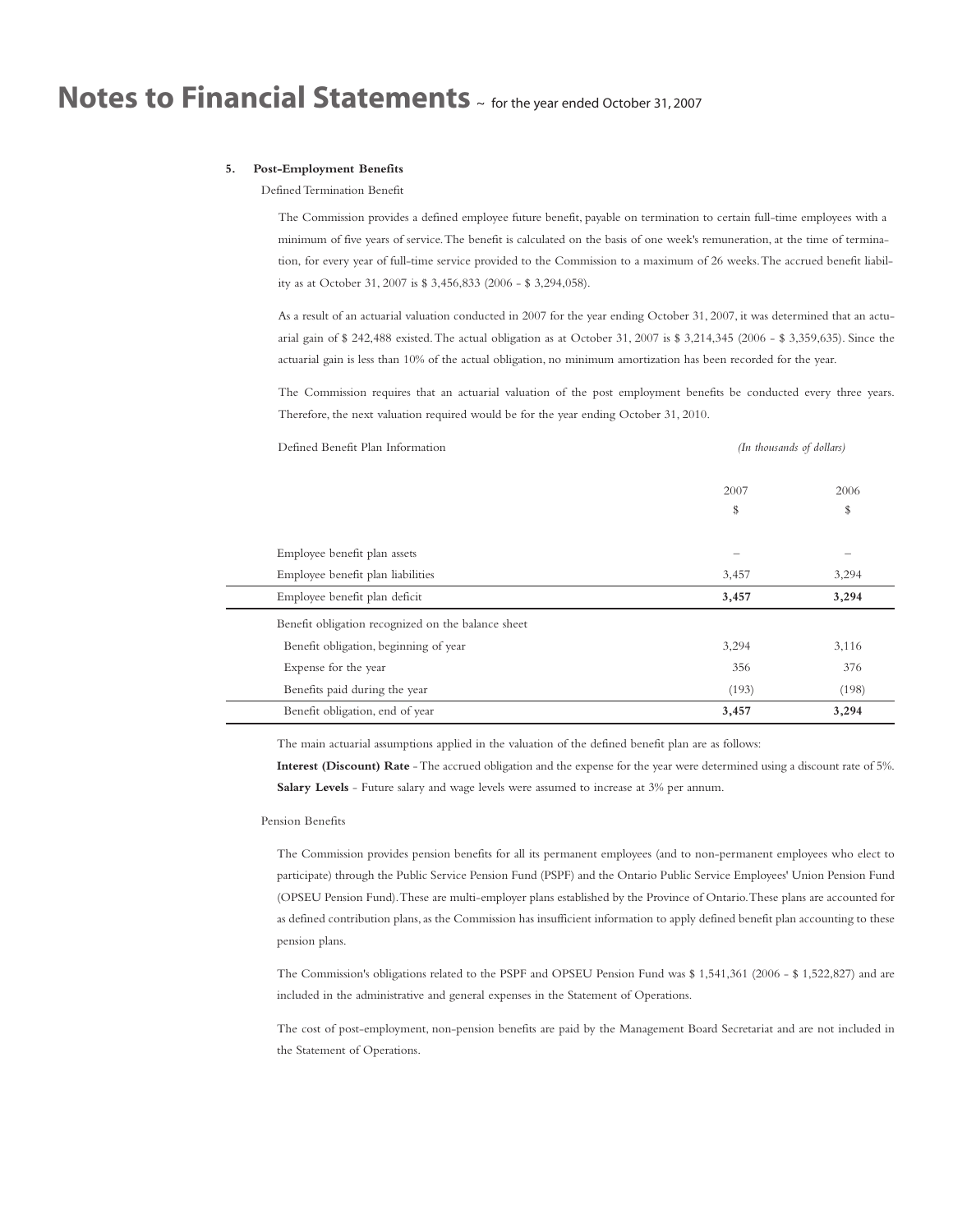### **6. Credit Facilities**

The credit facilities, which have a maximum borrowing capacity of \$ 15,000,000, provide for two types of loans.There is a variable rate option with a rate which varies with the Bank of Montreal's prime rate and there is a fixed rate operating loan facility available for terms of 30/60/90/180 or 364 days at rates which are set relative to Banker's Acceptance rates.

### **7. Commitments**

The Commission is committed to spending approximately \$ 25,000,000 on capital projects in the next year.

#### **8. Contingencies**

The Commission is in litigation pertaining to certain claims for which the likelihood of loss is not determinable and the amount not reasonably estimable. Accordingly, no provision for these claims is reflected in the financial statements.

| 9.<br><b>Interest Expense</b> | (In thousands of dollars) |       |
|-------------------------------|---------------------------|-------|
|                               | 2007                      | 2006  |
|                               | \$                        | \$    |
| Interest income               | (582)                     | (135) |
| Loan interest expense         | 913                       | 440   |
|                               | 331                       | 305   |

| 10. Depreciation                            | (In thousands of dollars) |       |
|---------------------------------------------|---------------------------|-------|
|                                             | 2007                      | 2006  |
|                                             | \$                        | \$    |
| Depreciation of income producing assets     | 4,748                     | 4,894 |
| Depreciation of non-income producing assets | 3,436                     | 3,445 |
|                                             | 8,184                     | 8,339 |

### **11. Operating Leases**

L

The Commission leases vehicles, equipment and premises under operating leases expiring in various years through 2011. The total obligation under operating leases amounts to approximately \$ 846,691.

Future payments for each of the next four years are as follows:

| (In thousands of dollars) |  |
|---------------------------|--|
|---------------------------|--|

|      | \$  |
|------|-----|
| 2008 | 370 |
| 2009 | 290 |
| 2010 | 186 |
| 2011 | 1   |